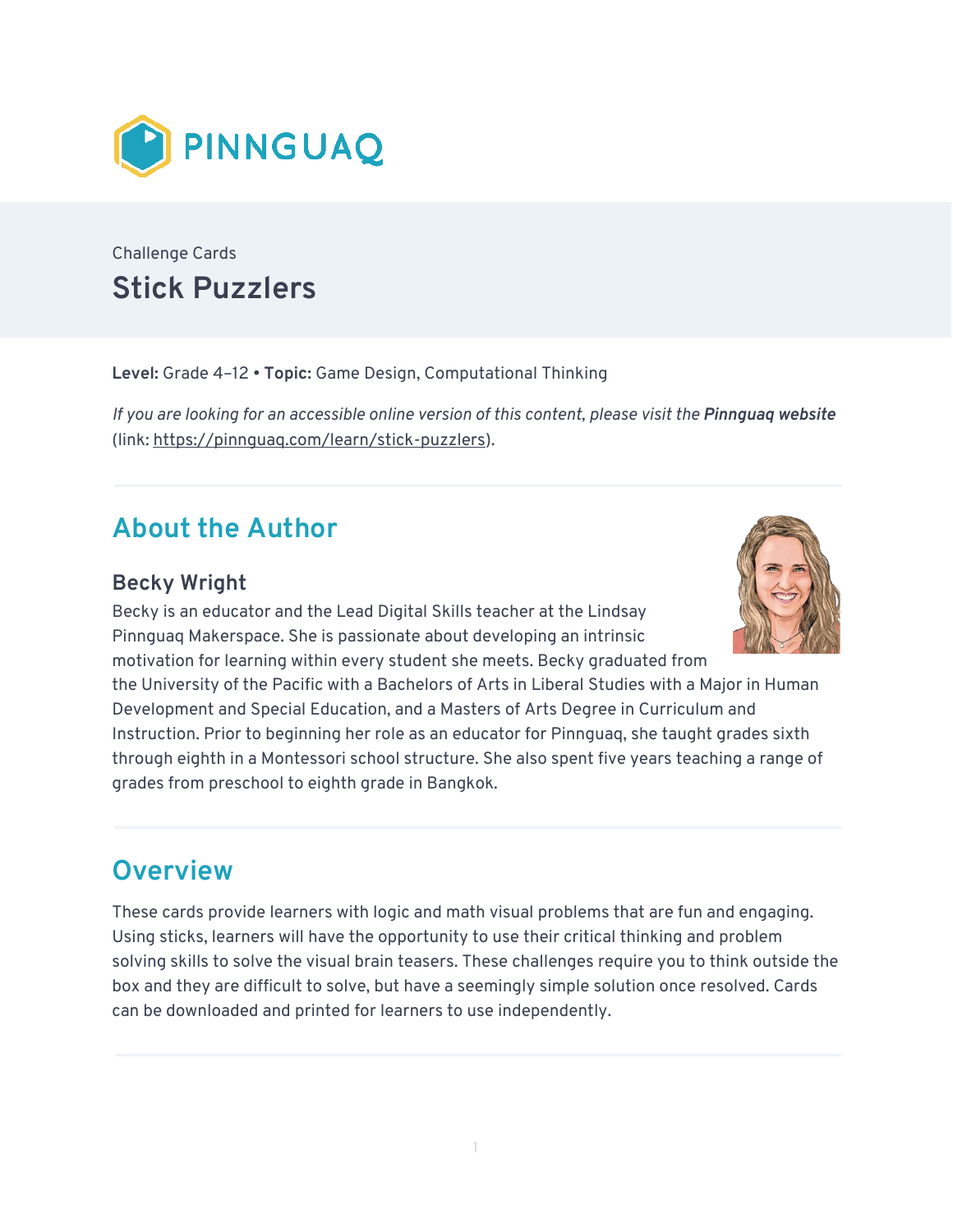## **Cards**



**Challenge:** Move one stick to make the equation true!

**Rules:** All sticks must be used. You cannot move any sticks from, or to, the equal sign or right of the equal sign (the answer of 4 sticks must stay the same).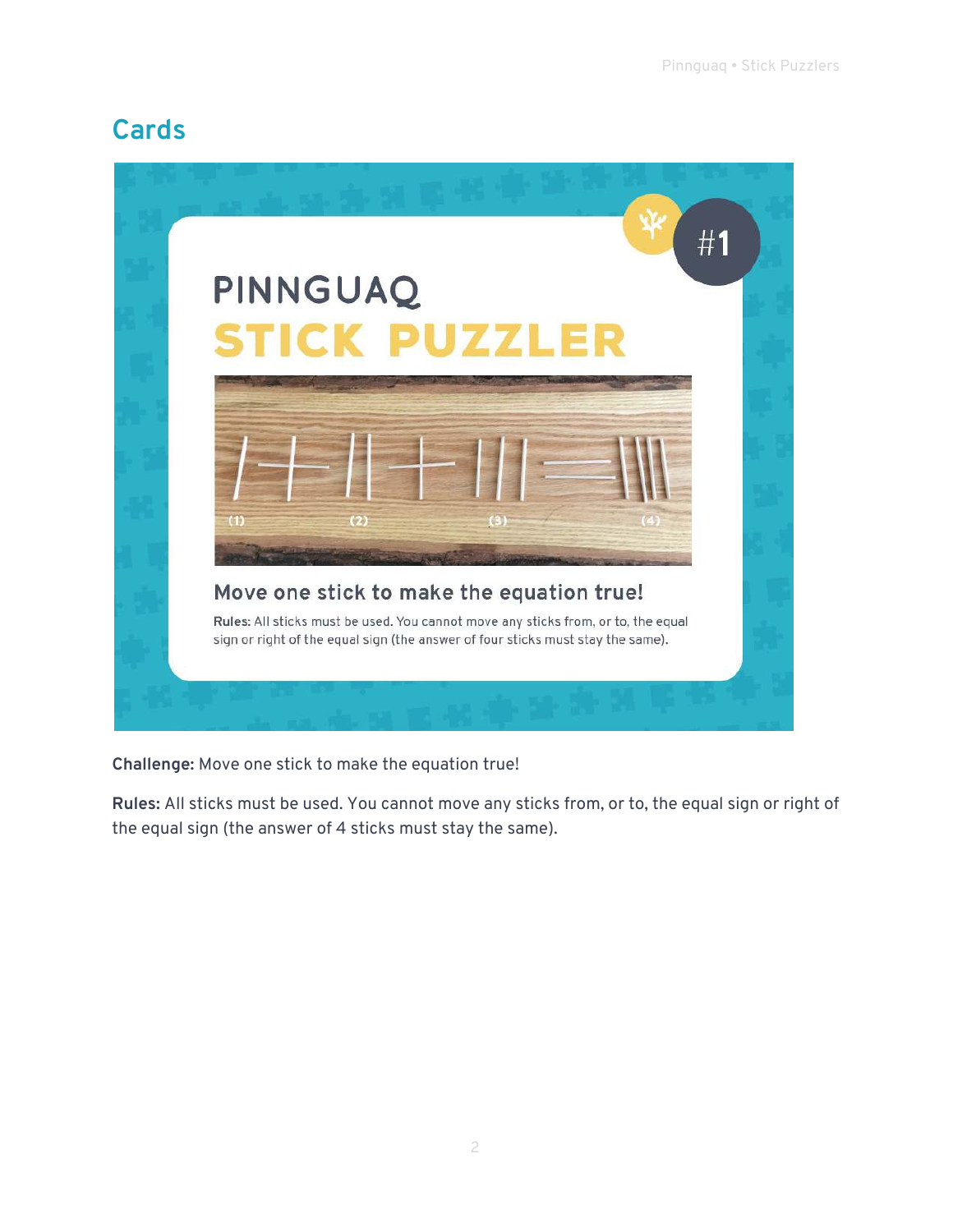

**Challenge:** Move three sticks so the square is inside the triangle.

**Rules:** All sticks must be used.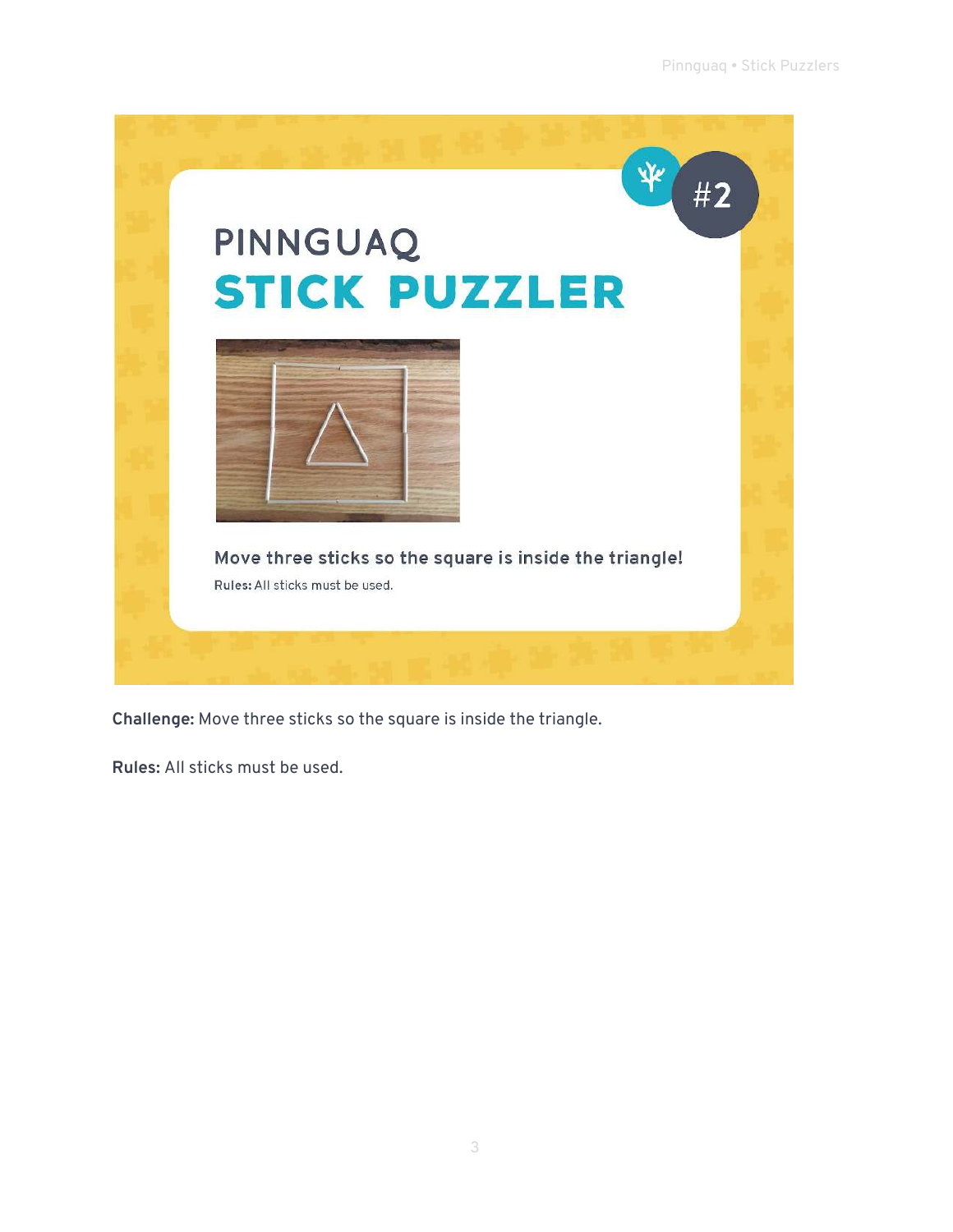

**Challenge:** Add four more sticks!

**Rules:** Each column and row must have three groups that equal a sum of 9 sticks. You cannot add sticks to the middle. You cannot change the overall shape of the square.

**Hint:** You can move around the sticks from one group of three to another.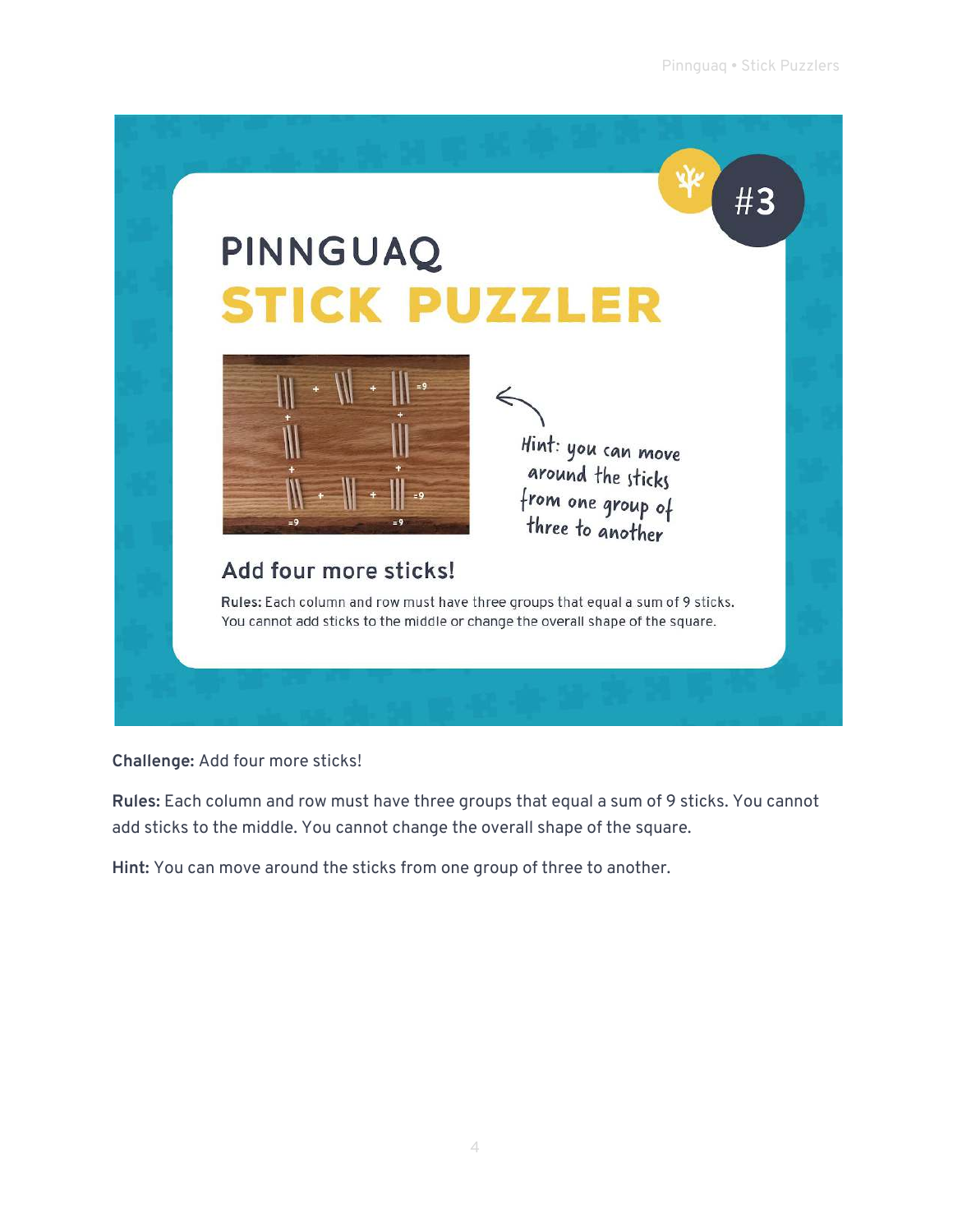

**Challenge:** Combine the 10 sticks into 5 letter Xs.

**Rules:** Each X must be made by combining two sticks. You must pass a stick over the two sticks that are beside it either to the right or left and then make the X on the third stick. You cannot skip over sticks.

#### **ANSWERS ON NEXT PAGE**

We want to see the awesome things you're creating! Take a photo or video and share your work with us by emailing [media@pinnguaq.com](mailto:media@pinnguaq.com) or tagging **@pinnguaq** on [Facebook](https://www.facebook.com/Pinnguaq/), [Twitter,](https://twitter.com/pinnguaq) or [Instagram.](https://www.instagram.com/pinnguaq/) Don't forget to include the hashtag *#LearnWithPinnguaq!*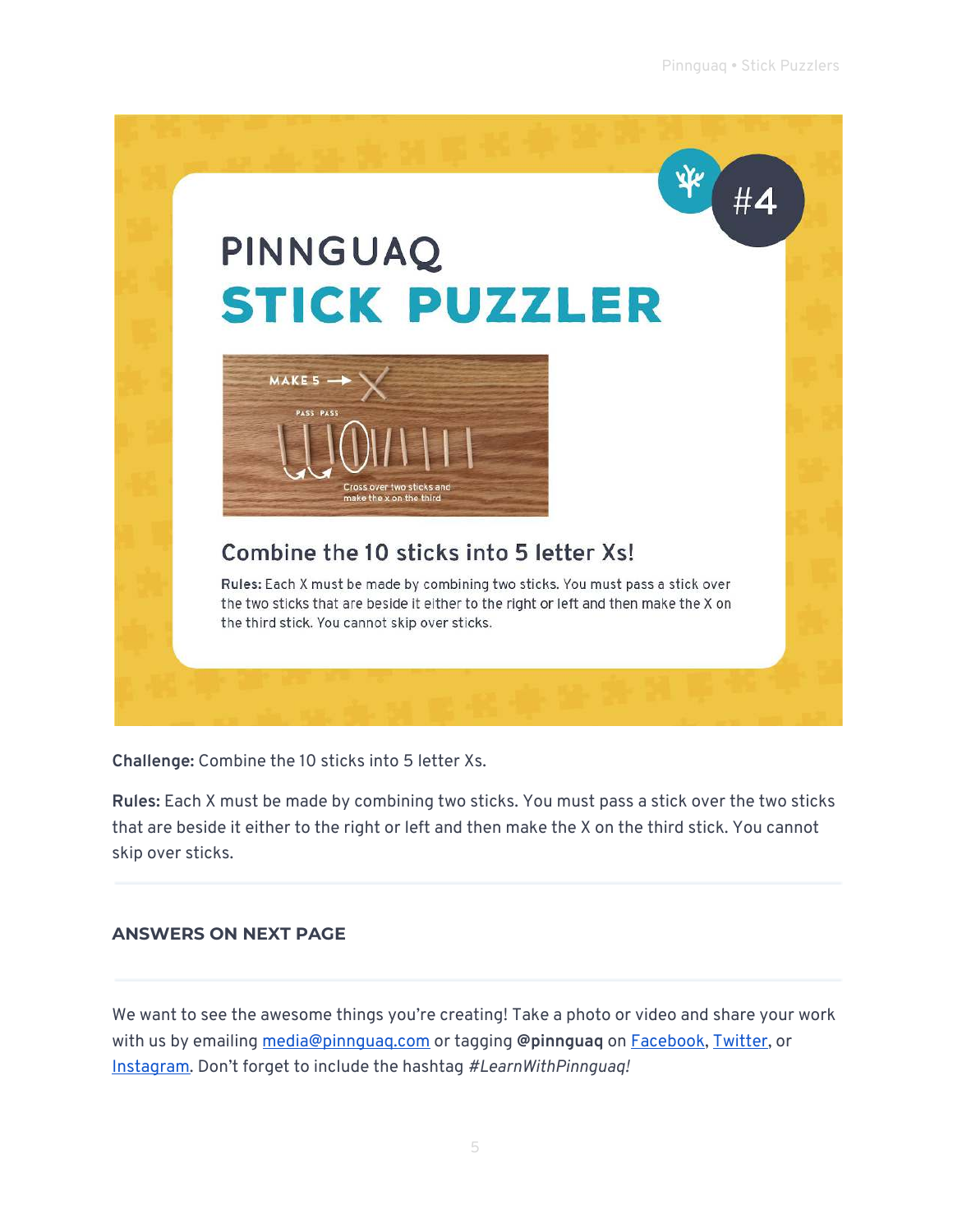# **Answers**

### **Challenge #1**



Move a stick from the group of sticks that make up 2 and make a plus sign with the middle stick in the group of sticks that make three. You then turn the equations from 1+2+3=4 into 1+1+1+1=4 by only moving 1 stick.

### **Challenge #2**



Pick up the three sticks that make the triangle and hold them close to your face. Look through the triangle at the square. You've now moved three sticks to place the square inside the triangle!

### **Challenge #3**

Move one stick from each group of three at each corner of the top and bottom rows into the group of three in the middle of the top and bottom row. Now your top and bottom rows will add up to nine, but the left and right columns will only add up to seven.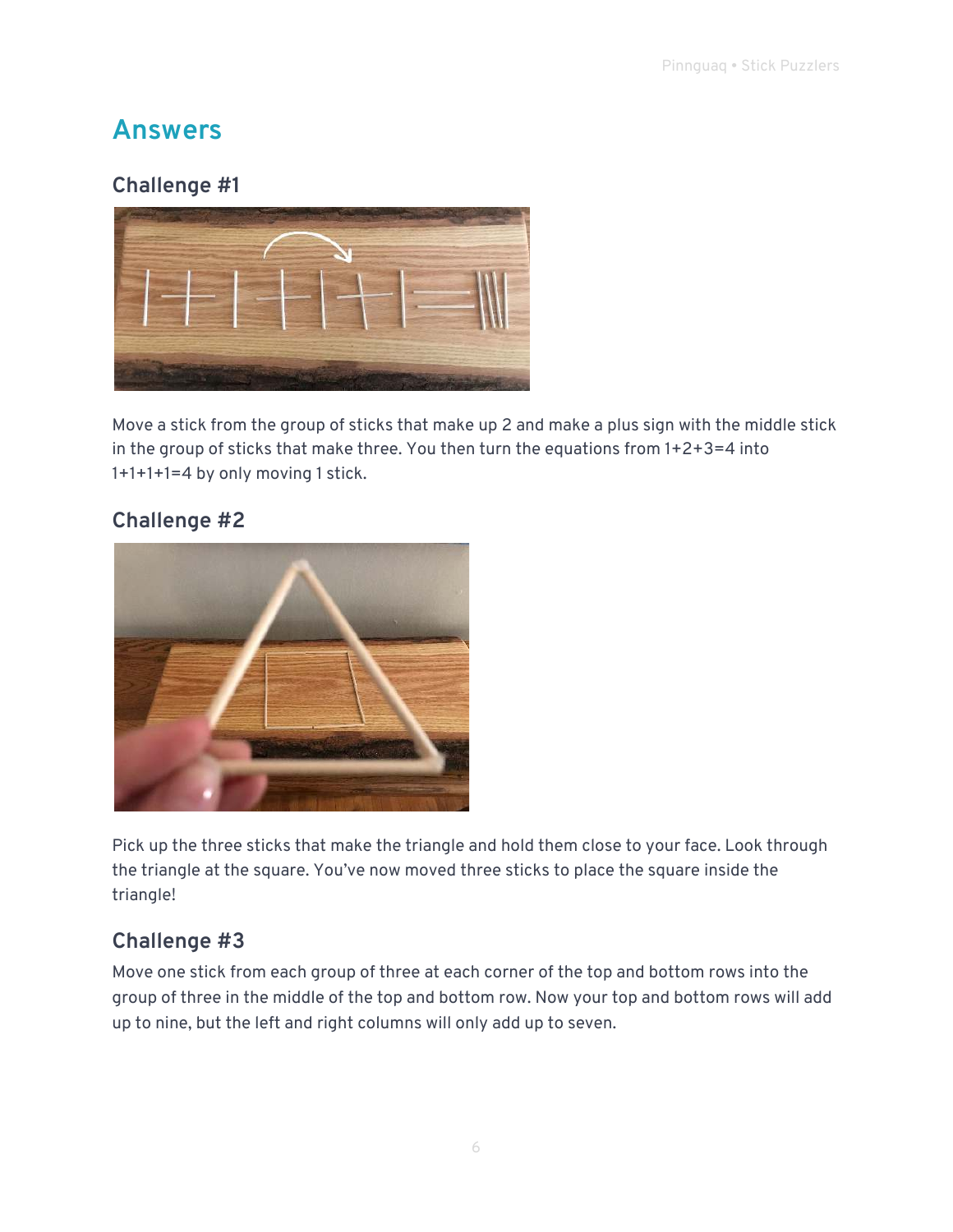

Now it's time to add in your four sticks. Add two sticks to each of the middle groups of three in the left and right columns.



Now that you've added four more sticks, each column and row have three groups that equal a sum of 9 sticks.

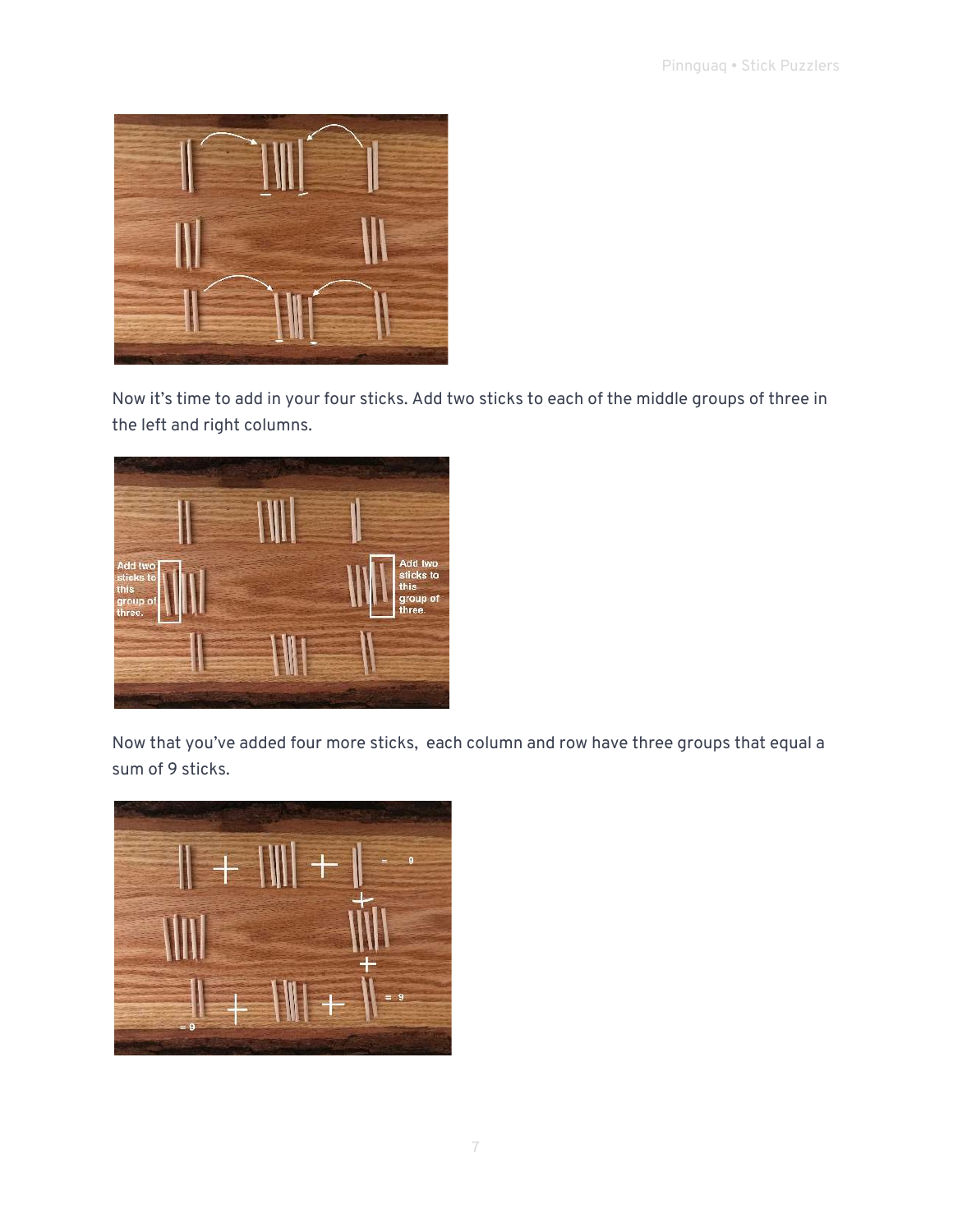#### **Challenge #4**

1. To make your first X, start with the fifth stick from the left and pass it over the two sticks on its left. Cross on the third stick.



2. Now to make the second X, take the fourth stick in from the right and pass it over the two sticks to its right. Cross with the third stick.



3. To make your third X, take the stick to the very right of the first cross (on the left) and pass it over the two sticks to the right. Cross on the third stick.